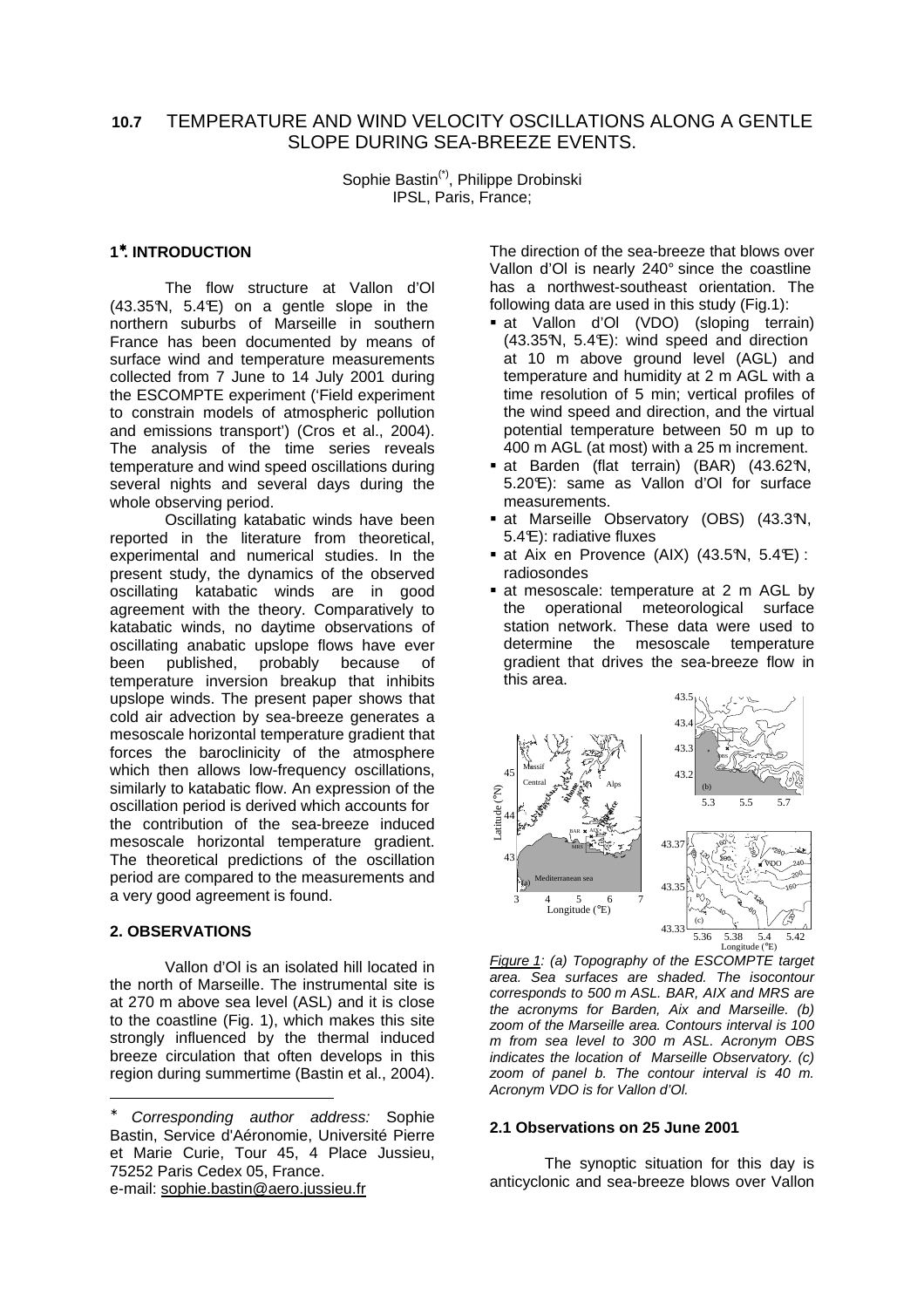d'Ol. During nighttime (00-08 local time (LT) (UTC+2)), the wind is very weak ( $\approx$  1 m s<sup>-1</sup>) and the mean value for its direction is nearly 70° (northeast) (Fig.2). The transition between nighttime and daytime is well marked. During daytime, the wind direction is about 250°, corresponding to the sea-breeze and maximum slope directions at Vallon d'Ol (Fig.1c) and the wind speed increases from 1 to  $4 \text{ m s}^1$ . The observed wind is likely to be a combination of the two thermally driven winds and the influence of the local perturbation due to the sea-breeze on the upslope flow cannot be assessed from the data.

Figure 2 and 3c clearly shows the existence of temperature and velocity oscillations. These oscillations have a larger magnitude during daytime than during nighttime. Figure 3 shows the nighttime and daytime temperature oscillations as a function of time (panels a and c) and the corresponding power spectrum (panels b and d). It reveals an oscillation period of about 1 hr with a 1.5 hr modulation during nighttime, similarly to Helmis and Papadopoulos (1996) who showed evidence of the co-existence of several time scales (which they attribute to the combination of the katabatic downslope flow with synoptic flow). The north-east component of the oscillating katabatic flow is consistent with Hérnandez et al. (1998) who showed from numerical simulations, that the air drains off the mountain along the maximum slope direction.



Figure 2: Time evolution of surface temperature (a), wind direction (b) and speed (c) on 25 June 2001 between 0000 and 2400 LT at Vallon d'Ol (solid line) and Barden (dashed line) (see Fig.1)

During daytime, the temperature oscillates between 24°C and 28°C with a period of nearly 3 hrs (Fig.3d). Looking in detail, the period is not strictly constant. The time period increases from about 150 min at the beginning of the day up to 210 min in the evening. The wind speed displays periodic

intensifications too, with the same period but with a phase shift with respect to the temperature time series. Figure 2 also shows that the sea-breeze flow reaches Barden at 08 LT and that the wind reverses at 22 LT, but no temperature or wind speed oscillation is visible at Barden. This corroborates the fact that temperature and wind oscillation at Vallon d'Ol results from the interaction between the seabreeze flow and the slope since the terrain is flat in the Barden area. The time series of virtual potential temperature at different heights above ground level on 25 June 2001 (not shown), as retrieved from the RASS sodar located at Vallon d'Ol indicate that the oscillations exist within a 250~m deep layer which is embedded in the sea-breeze circulation of about 1000~m depth (Bastin et al.,2004).



Figure 3: Time series of the temperature fluctuations on 25 June 2001 at Vallon d'Ol between 0000 and 0800 LT (a) with its Fourier transform (b). Panels~c and d are similar to panels~a and b for the time series between 0800 and 2000 LT.

# 2.2 Statistical analysis

During the ESCOMPTE campaign, several nights and days have presented this type of periodical fluctuations in the Marseille area, in particular at Vallon d'Ol. Table I indicate the days when the surface measurements at Vallon d'Ol show evidence of temperature and velocity oscillations during the ESCOMPTE experiment. It shows that the wind direction has a west-southwest component for all these days. This point is confirmed when looking the distributions of wind speed and direction for daytime periods (not shown). The wind direction distribution for the whole observing period shows three main flow patterns (southeast, southwest and northwest). When oscillations occur, only the southwest flow pattern remains, corresponding to the sea-breeze and maximum slope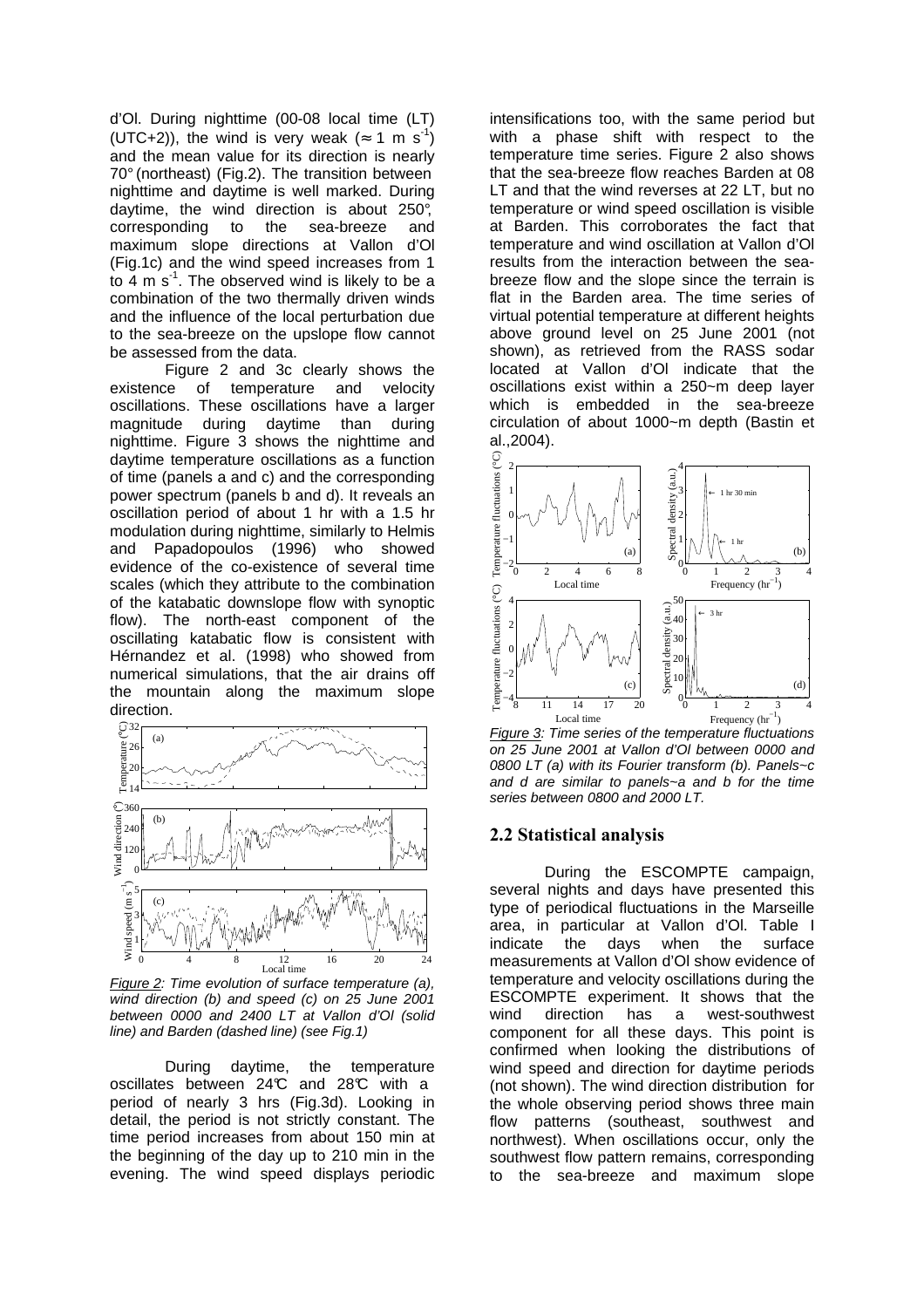directions at Vallon d'Ol. Table I shows that the daytime oscillation period varies between 100 and 180 min, while this period ranges from 45 to 90 during nighttime. The depth of the layer at Vallon d'Ol where temperature and wind speed oscillations are visible is inferred from the RASS sodar measurements and ranges from 100 to 300 m.

| Date    | Wind       |                 | Oscillation  |
|---------|------------|-----------------|--------------|
| (2001)  | direction  | speed $(m s-1)$ | period (min) |
| 7 June  | W/SW       | 6               | 100          |
| 13 June | <b>SW</b>  | 6               | 180          |
| 20 June | <b>SW</b>  | 5               | 130          |
| 23 June | W/SW       | 5               | 180          |
| 25 June | <b>WSW</b> | 4               | 180          |
| 26 June | W/SW       | 4               | 120          |
| 8 July  | <b>SW</b>  | 7               | 120          |
| 13 July | <b>SW</b>  | 5               | 150          |

Table I: Daytime periods when the surface measurements at Vallon d'Ol shiw evidence of temperature and velocity oscillations.

#### **3. DISCUSSION**

#### **3.1 Theoritical considerations**.

The main difference between daytime and nighttime slope flows is the creation of unstability when the air adjacent to the surface is warmed more than the free air just above it. Radiative heating creates a horizontal pressure gradient that drives the upslope flow but, in the same time, convection and turbulence are generated to reverse the vertical unstability of the atmosphere. If convection is strong, the 'buoyancy layer' may be fully eroded by mixing, temperature inversion breakup can occur and upslope winds can be inhibited (Whiteman, 1982a,b). The dynamical process we suggest here to explain the oscillating character of the upslope wind is the following: the advection of cold air by sea-breeze imposes a mesoscale temperature gradient that forces the baroclinicity of the atmosphere. This temperature gradient is maintained all day long. The mechanism of the observed oscillations is thus very similar to lowfrequency oscillations of katabatic flows: (i) the isentrope inclination allows the sea-breeze flow to run along the slope; (ii) the adiabatic cooling due to the air ascension retards the flow; (iii) the radiative heating near the surface allows the flow to accelerate.

Following Mahrt (1982) or Manins and Sawford (1979) and by writing the potential temperature as follows:

$$
\theta = \overline{\theta} + \theta^*
$$
  
=  $\theta_0 + \Gamma z + \frac{\partial(\overline{\theta} + \theta^*)}{\partial x}x$   
=  $\theta_0 + \theta^*$ 

(where  $\theta_0$  is the reference potential temperature,  $\overline{\theta}$  (x,z,t) the mesoscale potential temperature field and  $\theta^{*}(x,z,t)$  is the perturbation with regards to the mesoscale field due to the existence of the gravity flow.  $\partial \overline{\theta}/\partial x$  is the horizontal gradient of potential temperature due to the existence of the thermally-induced sea-breeze flow (it is supposed to be spatially constant),  $\partial \theta / \partial z$  is the vertical lapse rate of the atmosphere. It is noted γ. Γ (=  $\gamma + \partial \theta^* / \partial z$ ) and the horizontal gradient of the temperature perturbation are also supposed to be spatially constant. θ' represents the total deviation of  $\theta$  from the reference value), we can obtain the following differential equation set (using approximation of hydrostatic):

$$
\begin{cases}\n\frac{\partial V}{\partial t} = \frac{g}{\theta_0} \sin \alpha \Theta + F \\
+ \frac{g \cos \alpha}{\theta_0} (\Gamma \sin \alpha + \frac{\partial (\overline{\theta} + \theta^*)}{\partial x} \cos \alpha) \frac{h}{2} \\
\frac{\partial \Theta}{\partial t} = -V(\frac{\partial (\overline{\theta} + \theta^*)}{\partial x} \cos \alpha + \Gamma \sin \alpha) + Q\n\end{cases}
$$

where V is the bulk velocity along the slope, Θ the bulk potential temperature (averaged over the warmed surface layer of depth h), F a general frictional force, Q the warming rate averaged over h and x the horizontal axis oriented in the direction of the maximum slope. By combining and differentiating these two equations, we obtain a differential equation which describes a harmonic oscillation of wind with the following pulsation frequency: (1)

$$
\omega = \sqrt{\frac{g}{\theta_0} \sin \alpha (\frac{\partial (\overline{\theta} + \theta^*)}{\partial x} \cos \alpha + \Gamma \sin \alpha)}
$$

This expression is valid for both daytime and nighttime periods. It is very similar to that found in the literature except that we have additional

terms here, the most important is 
$$
\frac{\partial \theta}{\partial x} \cos \alpha
$$

that is associated with the sea-breeze flow. The sea breeze flow maintains baroclinicity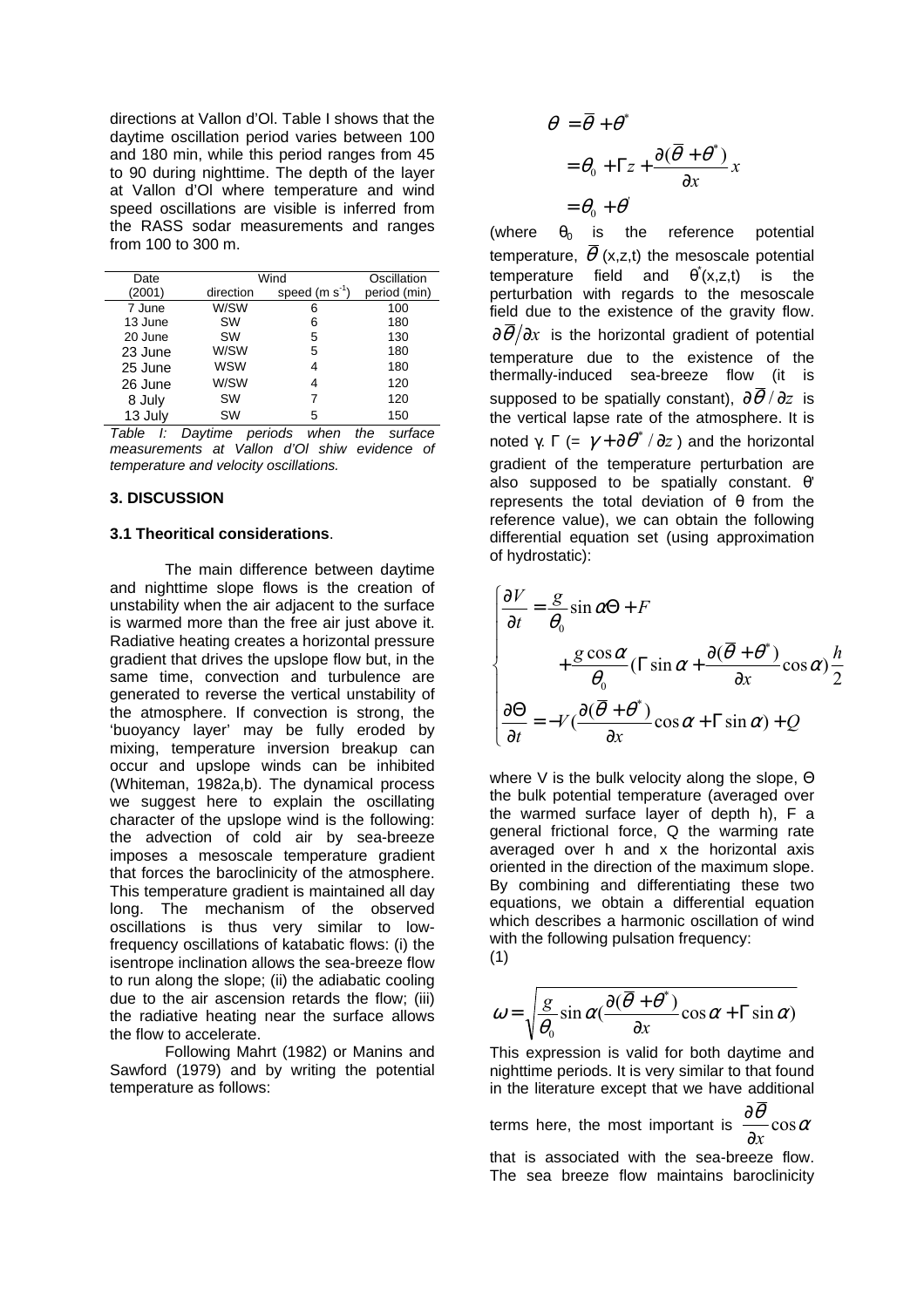and allows the atmosphere to be locally stable. The order of magnitude of ∂θ/∂x during daytime is 0.1° km<sup>-1</sup> and it is smaller in absolute value during nighttime when the land breeze blows. The vertical gradient of potential temperature  $\gamma$ is about  $10^{\circ}$  km<sup>-1</sup> during the night and it can be zero in the atmospheric boundary layer during daytime. During daytime, the horizontal and vertical gradient of  $\vec{\theta}$  are progressively cancelled due to convection. Thus, during nighttime, the main contribution to the oscillation is generally the vertical stratification and the expression of the oscillation period can be reduced to  $2\Pi/(N \sin \alpha)$ , where N is the Brunt-Väisälä frequency ( $N^2 = g/\theta_0$  Γ), as derived by Schumann (1990). During daytime, for small slope angle (i.e. cos  $\alpha = O(1)$  and sin  $\alpha$  =  $O(\alpha)$ ), the horizontal mesoscale temperature gradient can dominate over the other terms which sometimes can be negligible

## **3.2 Application to the observations**

The nighttime oscillation periods measured at Vallon d'Ol are in good agreement with Schumann's theoretical prediction. For instance, on the nights 24/25 and 26/27 June 2001, N retrieved from the RASS sodar data is about 0.03 s<sup>-1</sup> which leads to an oscillation period of 67 min, while the measured values are 60 and 50 min respectively. On the night 25/26,  $N \approx 0.024$  s<sup>-1</sup> so that the oscillation period is approximately 87 min, which is in fairly good agreement with the observations (80 min).

During daytime, both the horizontal and vertical temperature gradients impact on the oscillation period. Indeed, on 25 June 2001, the oscillation varies with time: at the beginning of the day, it is about 150 min and it is about 210 min at the end of the day. Figures 4 and 5 provide an explanation of the time evolution of this period. Figure 4 displays two averaged vertical profiles of the virtual potential temperature (equal to Γ) extracted from the RASS sodar data. Solid line corresponds to the morning profile averaged between 1030 and 1300~LT and the dashed line to the afternoon profile averaged between 1400 and 1600~LT. It clearly shows the development of a convective boundary layer, so the oscillation period is expected to increase as shown by Eq.1.



However, Fig.5 shows that  $\frac{\partial \overline{\theta}}{\partial x}$ increases all day long. It is nearly  $0^{\circ}$  km<sup>-1</sup> in the morning (10-11 LT) when  $\frac{\partial \overline{\theta}}{\partial z} \cong 7^{\circ}$  km<sup>-1</sup>, it is about  $0.15^\circ$  km<sup>-1</sup> between 12 and 16 LT when  $\partial \overline{\theta}/\partial z \cong 0^{\circ}$  km<sup>-1</sup> and  $\partial \overline{\theta}/\partial x$  reaches its maximum value at 18 LT before decreasing and reversing. The impossibility to estimate the value of  $\partial \theta^*$  /  $\partial x$  from observations is likely not to be a real problem since during daytime  $\partial \theta^*$  /  $\partial x$   $\equiv$  0 due to convection and turbulence. From these values, Eq.1 gives an oscillation period of 132 min in the morning (before 12 LT), and 207 min in the afternoon (before 17 LT), which are good estimates of the observed oscillation period which varies between about 150 and 210 min. Furthermore, the comparison between the observed daytime oscillation periods and the theoretical prediction which includes the contribution of the mesoscale horizontal temperature gradient was found to be in good agreement for the whole ESCOMPTE campaign. For some days, the wind is oriented in the same direction as the sea-breeze flow (southwest) but no oscillation is visible. Except for one case (24 June 2001), the absence of vertical and horizontal gradient explains the absence of oscillations which is consistent with Eq.1 (the oscillation period tends to infinity). On 24 June 2001, the reason why oscillations do not occur is unknown.

#### **4. CONCLUSION**

This study shows the existence of temperature and wind velocity oscillations measured during nighttime and daytime at Vallon d'Ol on a gentle slope in southern France. During nighttime, the mechanism that generates these oscillations is that proposed by Fleagle (1950) and the expression of the oscillation period:  $(2\Pi/(N \sin \alpha))$  derived by Schumann (1990) gives good agreement with observed values. During daytime, the theoritical expression of the pulsation accounts for the existence of the mesoscale temperature